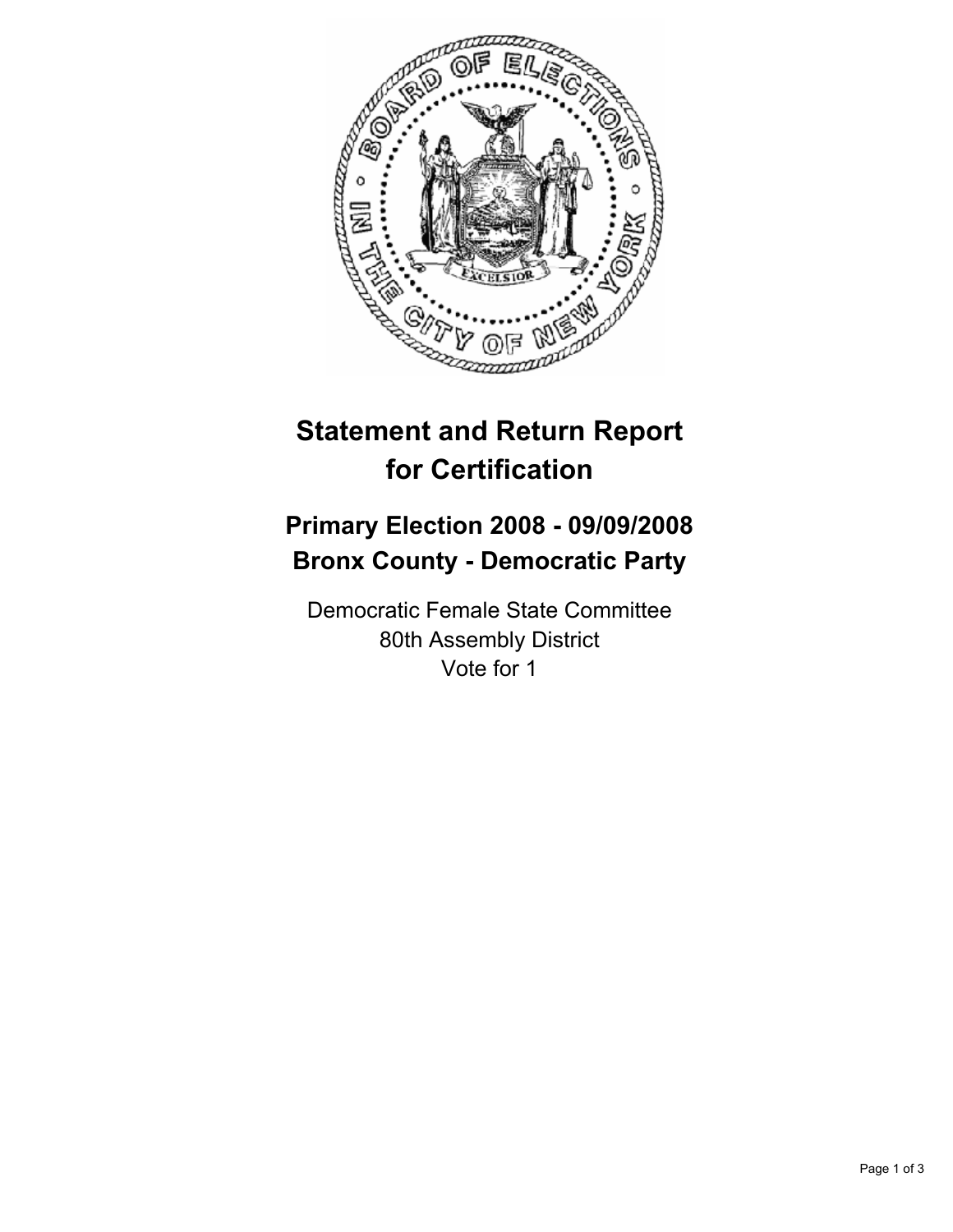

## **Assembly District 80**

| <b>Total Votes</b>    | 1,623 |
|-----------------------|-------|
| <b>FRANCES COBIAN</b> | 563   |
| DIANE CERINO          | 1,060 |
| AFFIDAVIT             | 259   |
| ABSENTEE/MILITARY     | 174   |
| <b>EMERGENCY</b>      | 19    |